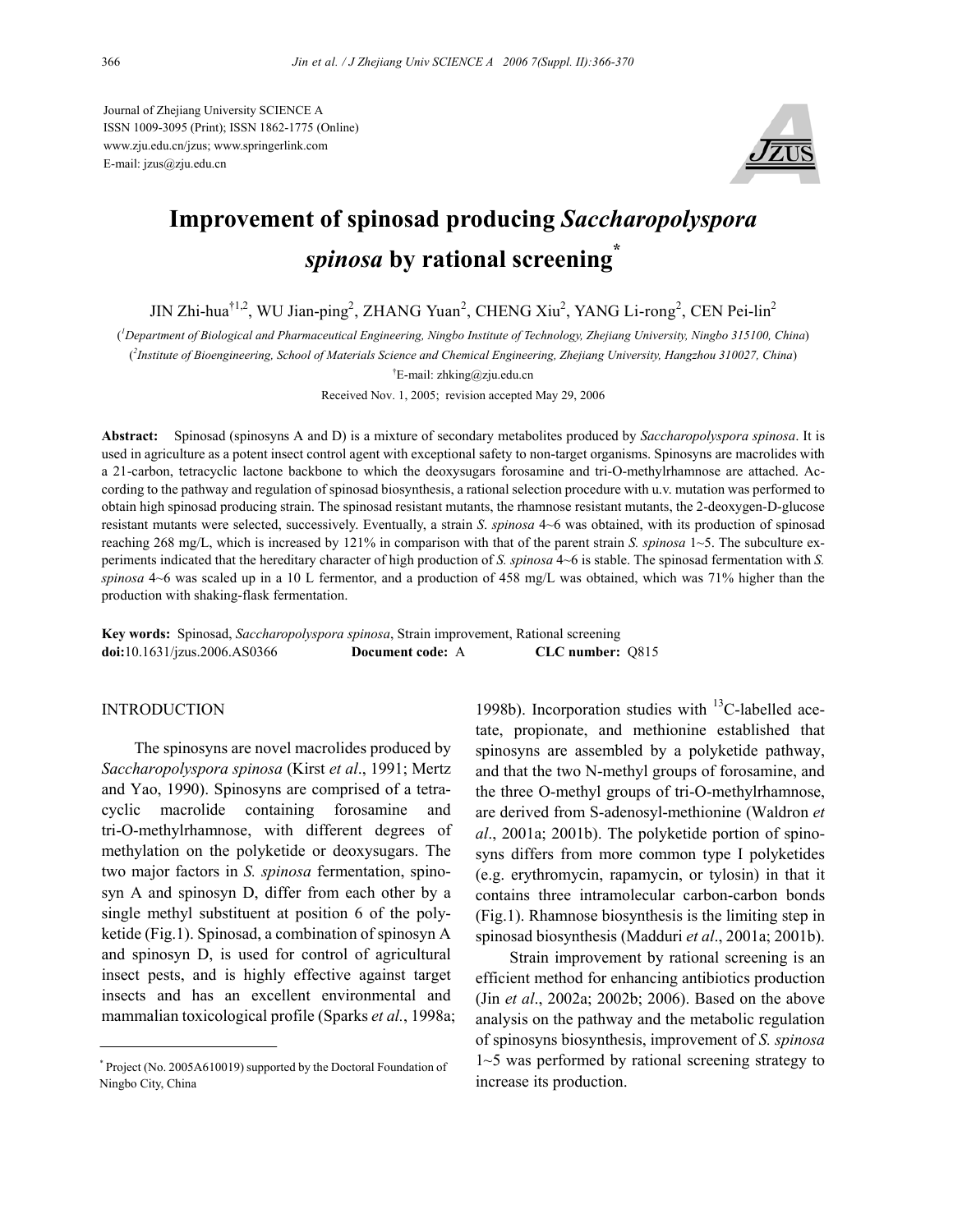

**Fig.1 Structure of spinosyns. Forosamine and tri-Omethylrhamnose are attached at positions 17 and 9, respectively** 

P H OCH<sub>3</sub> OH OH

## MATERIALS AND METHODS

#### **Microorganism**

*Saccharopolyspora spinosa* 1~5 is the ancestor of all mutant strains described in this study.

## **Media and cultural conditions**

Plate medium (g/L): enzyme-hydrolyzed casein, 30; yeast extract, 3;  $MgSO<sub>4</sub>·7H<sub>2</sub>O$ , 2; glucose, 10; agar, 20; and adding distilled water to make up 1 L. The pH value of the medium was adjusted to pH 7.0~7.2 before autoclaving.

Slant medium (g/L): starch, 20; glucose, 5; yeast extract, 3; corn syrup, 10;  $MgSO<sub>4</sub>·7H<sub>2</sub>O$ , 2; agar, 20; and adding distilled water to make up 1 L. The pH value of the medium was adjusted to pH 6.5 before autoclaving.

Slant and plate culture was incubated at 28 °C and 30%~60% relative humidity for 7~8 d.

The spores from slant culture were inoculated into a 250 ml Erlenmeyer flask containing 25 ml of seed medium (2% starch, 1% glucose, 3% enzymehydrolyzed casein, 0.3% yeast extract, 0.2% MgSO<sub>4</sub>·7H<sub>2</sub>O, and 0.05% KH<sub>2</sub>PO<sub>4</sub>). After incubation at 28 °C on a rotary shaker at 220 r/min for 60 h, a 2 ml portion of the seed culture was used to inoculate 25 ml of production medium into a 250 ml Erlenmeyer flask.

The production medium contained: 6% glucose, 2% starch, 2% soybean meal, 1% fish meal, 1% corn syrup, 0.3% glutamine, 1% soybean oil, and 0.3% CaCO3. The production culture was incubated under the same conditions as the seed culture, except that the cultivation period was extended to 7 d.

## **Mutation**

We took 5 ml of spore suspension from slant culture of *S. spinosa*, and then transferred it to an aseptic plate. The plate, with cover removed, was exposed to u.v. irradiation for 40 s at a distance of 30 cm from u.v. lamp with wavelength of  $253.7 \times 10^{-10}$  m and power of 30 W.

# **Screening agents and screening for agent resistant mutants**

Fifty mg/L spinosad, 1 mg/L spinosad, 1 mg/L rhamnose, 5 mg/L rhamnose, 1.7 mg/L 2-deoxy-Dglucose (2-DOG) and 5 mg/L 2-DOG were used as screening agents, respectively. The spore suspension of the parent strains after u.v. irradiation (the survival ratio was about 19.0%) was spread on medium containing one of the above agents, and the agent resistant mutants were screened from the above medium. The spore suspension with or without u.v. irradiation was also spread on agar medium without screening agent for comparison. Fifty colonies were isolated from each group, and after shaking flask fermentation, spinosad concentration was measured and compared.

#### **Analytical method**

Reduced sugar was measured by Fehling's reagent method (Chen and Xu, 1991). Amino nitrogen was analyzed by formaldehyde titration method (Chen and Xu, 1991). The dried cell weight (DCW) was determined according to the method described by Leblihi *et al*.(1987). Spinosad was assayed by HPLC method (Zhang *et al*., 2003).

## RESULTS AND DISCUSSION

# **Screening strategy**

Spinosad was produced by *S. spinosa*. In order to increase its production, a new screening procedure was tried. Spinosad is the secondary metabolite produced by *S. spinosa* and causes feedback inhibition and repression on spinosad biosynthesis. According to the biosynthetic pathway of spinosad, rhamnose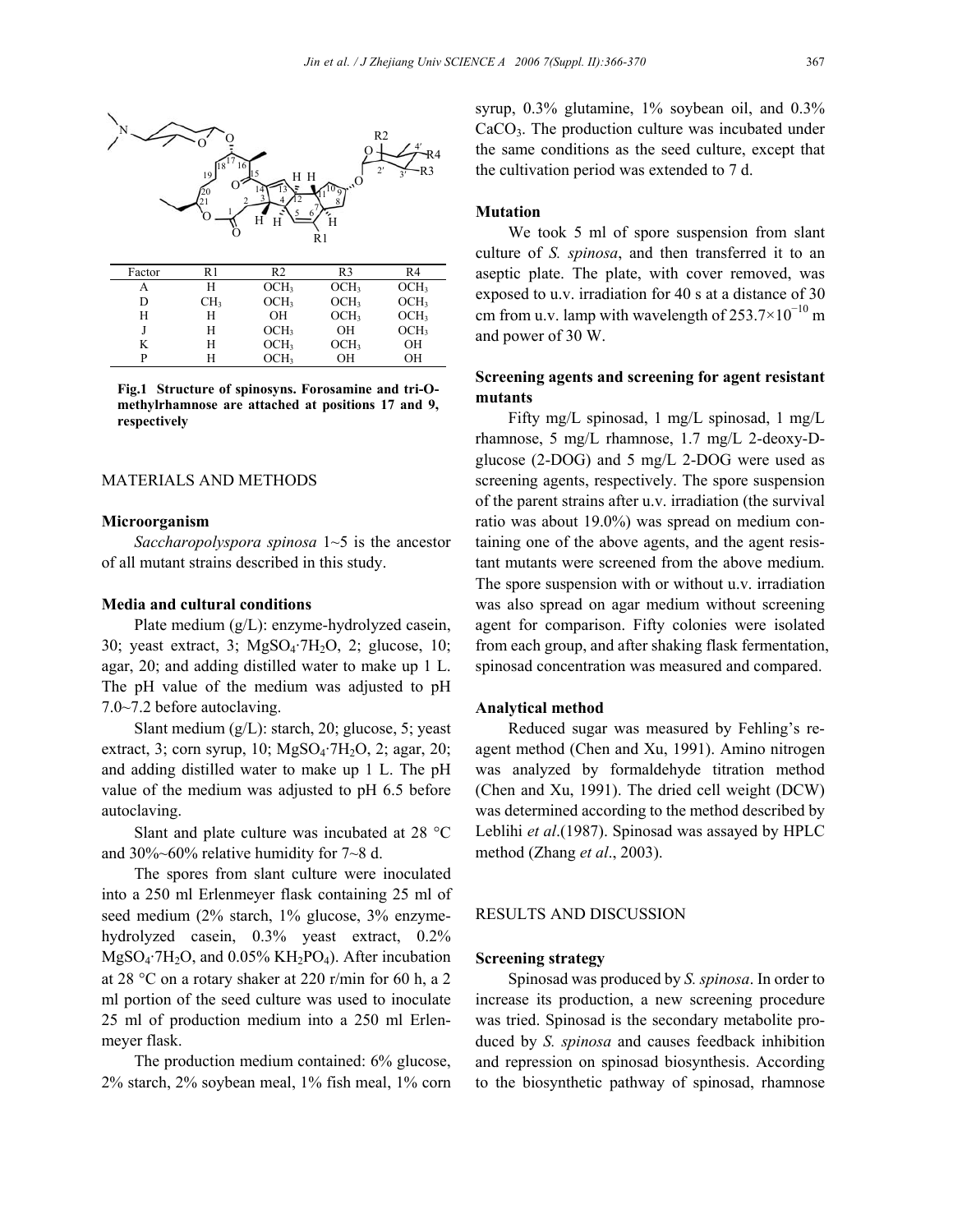biosynthesis is the limiting step in spinosad biosynthesis (Madduri *et al*., 2001a; 2001b). Catabolite repression is a common cause of inhibition of cell growth and antibiotic production. So we examined the tolerance of the original strain, *S. spinosa* 1~5, to spinosad, rhamnose and 2-DOG for cell growth. The results indicated that *S. spinosa* 1~5 is susceptible to spinosad, rhamnose and 2-DOG, and that when the initial concentration of these agents in agar medium is 50 mg/L, 1 mg/L and 1.7 mg/L, respectively, the inhibitory ratio for cell growth is 92%, 96.7% and 97.8%. The above experimental results explained that a high concentration of these agents in the medium was harmful for cell growth; and that therefore, spinosad synthesis would certainly be affected. It is necessary to screen for strains resistant to these agents.

#### **Spinosad resistant mutant strains**

Spinosyns is a mixture of secondary metabolites produced by *S. spinosa*. Accumulation of spinosyns in the fermentation process is not advantageous to the growth of its producing strain, and will also inhibit the pathway of spinosyns biosynthesis. Based on such consideration we designed a rational screening process in which we use spinosad as the screening agent to get the spinosad resistant strain.

After u.v. irradiation, the spinosad resistant mutant strains were screened. The abilities of these strains to produce spinosad were examined, and the spinosad productions of strains without or with u.v. irradiation grown on the spinosad-free medium were also examined. After testing 100 spinosad resistant mutants, 50 u.v. mutants, 50 natural isolates, it was found that the spinosad productions of the spinosad resistant mutants were higher than those of the natural isolates and u.v. mutants. Among the spinosad resistant mutants, we obtained a mutant whose spinosad production was 184 mg/L, which is 52% more than the parental strain. This mutant was named *S. spinosa*  $2 - 7$ .

# **Rhamnose resistant mutant strains**

After u.v. mutation, the rhamnose resistant mutants were selected from *S. spinosa* 2~7. After analysis of 100 rhamnose resistant mutants, 50 u.v. mutants, and 50 natural isolates, it was found that the spinosad productions of the rhamnose resistant mutants were

higher than those of the natural isolates and u.v. mutants. Among them, a rhamnose resistant mutant *S. spinosa* 3~9, whose spinosad prduction was 206 mg/L, an increase of 12% over that of the parental strain *S. spinosa* 2~7, was obtained.

According to the biosynthetic pathway of spinosad, rhamnose biosynthesis is the limiting step in spinosad biosynthesis. So rhamnose is a significant precursor in spinosad biosynthesis. The rhamnose resistance brought higher production, which suggested that the regulation in rhamnose biosynthesis by a rhamnose resistant mutant might be altered so that more rhamnose could be produced. The abundant supply of rhamnose would cause higher production.

#### **2-deoxy-D-glucose resistant mutant strains**

The biosynthesis of the microbial secondary products is often repressed by the catabolite of the fast-consumed carbon sources, for instance the glucose. In industry, glucose is often added at low concentration to avoid such inhibition. 2-DOG is the analog to the glucose. The 2-DOG resistant mutants can alleviate the catabolite repression caused by the fast-consumed carbon sources, therefore they cause the higher spinosad production.

After u.v. mutation, the 2-DOG resistant mutants were screened from *S. sprnoa* 3~9. The abilities of these strains to produce spinosad were examined, and the spinosad productions of strains without or with u.v. irradiation grown on the 2-DOG-free medium were also analysed for comparison. Analysis of 100 2-DOG resistant mutants, 50 u.v. mutants, 50 natural isolates revealed that the spinosad productions of the 2-DOG resistant mutants were obviously higher than those of the natural isolates and u.v. mutants; and that the spinosad productions of the 5 mg/L 2-DOG resistant mutants were higher than those of the 1.7 mg/L 2-DOG resistant mutants. Among the 5 mg/L 2-DOG resistant mutants, a mutant *S. spinosa* 4~6, whose spinosad production was 268 mg/L with an increase of 43% compared to *S. spinosa* 3~9, was obtained.

As described above, the strain *S. spinosa* 4~6 was characterized by spinosad<sup>r</sup>, rhamnose<sup>r</sup> and  $DOG<sup>r</sup>$ respectively. It is inferred that *S. spinosa* 4~6 can alleviate catabolite repression caused by carbon sources, feedback repression and inhibition to spinosad biosynthesis by spinosad itself, and provide more rhamnose for spinosad biosynthesis, all of which are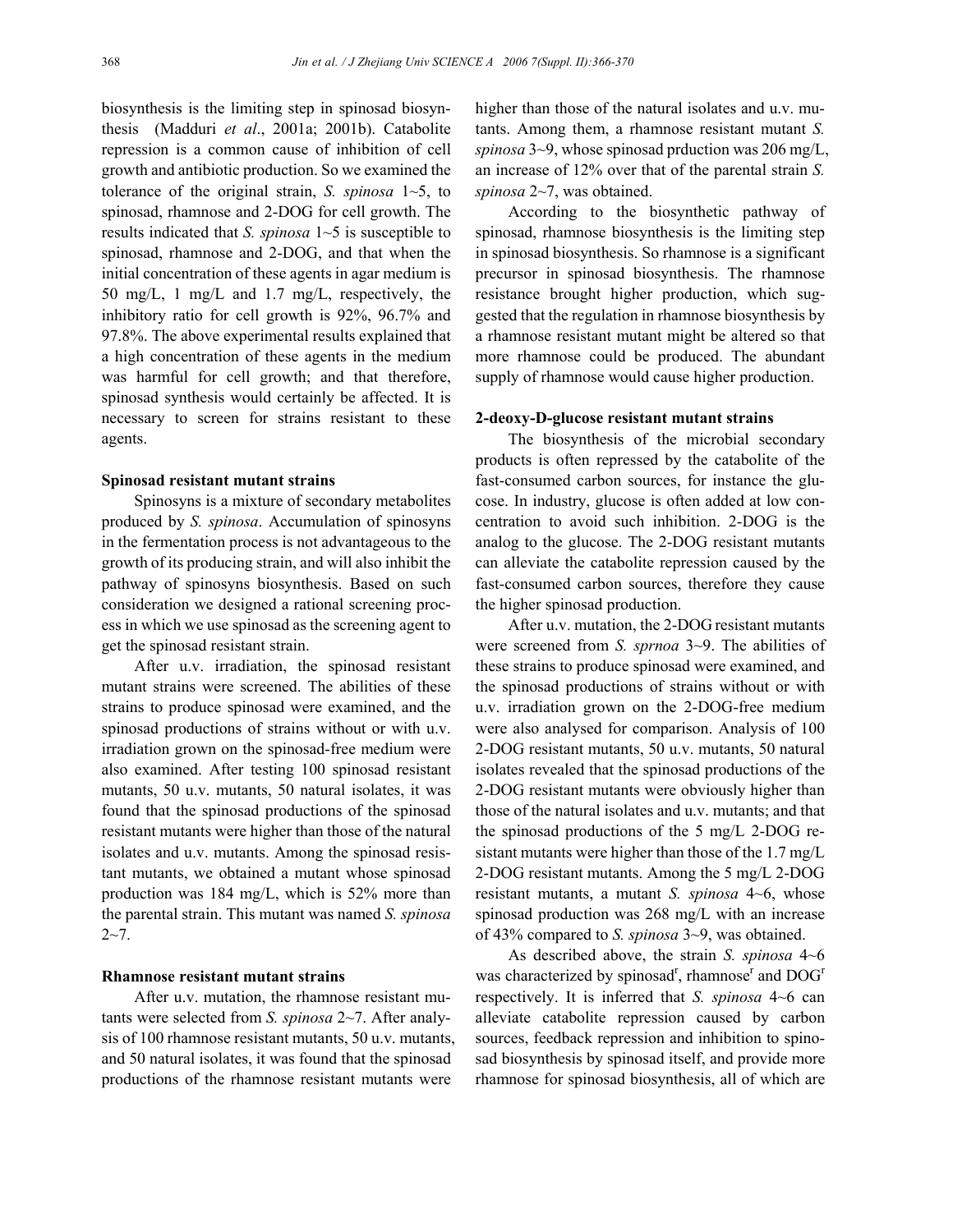favorable for spinosad production. The genealogical tree of *S. spinosa* 4~6 is shown in Fig.2. The spinosad production of *S. spinosa* 4~6 reaches 268 mg/L, an increase of 121% over that of the initial strain *S. spinosa* 1~5.

| S. spinosa                         | Spinosad production (mg/L) |  |
|------------------------------------|----------------------------|--|
| $1 - 5$                            | 121                        |  |
| $\downarrow$ u.v.+50 mg/L spinosad |                            |  |
| $2 - 7$                            | 184                        |  |
| $\downarrow$ u.v.+5 mg/L rhamnose  |                            |  |
| $3 - 9$                            | 206                        |  |
| $\downarrow$ u.v.+5 mg/L 2-DOG     |                            |  |
|                                    | 268                        |  |

**Fig.2 The genealogical tree of** *S. spinosa* **4~6**

## **Hereditary stability of** *S. spinosa* **4~6**

The hereditary stability of *S. spinosa* 4~6 was examined by a colonial subculture method. There was little fluctuation in production among five generations (Table 1). This showed that the genetic stability of the high spinosad producing strain *S. spinosa* 4~6 was very good.

**Table 1 Production of slant of each generation of** *S. spinosa* **4~6**

| Generation | Production (mg/L) |  |
|------------|-------------------|--|
|            | 268               |  |
| 2          | 255               |  |
| 3          | 300               |  |
|            | 263               |  |
|            | 249               |  |

# **Spinosad fermentation in 10 L fermentor with** *S. spinosa* **4~6**

Batch fermentation of spinosad with *S. spinosa*  4~6 was performed in a 10 L fermentor, and fermentation with *S. spinosa* 1~5 was also performed in a 10 L fermentor for control. The time courses of batch fermentation with *S. spinosa* 4~6 and 1~5 are shown in Fig.3.

Fig.3 shows that spinosad is only produced at the later stage of exponential growth phase and increases rapidly at stationary phase. Therefore the fermentation is biphasic. In the fermentation process with *S. spinosa* 4~6, the mycelium concentration is higher than that with *S. spinosa* 1~5, and the spinosad biosynthesis more earlier than that with *S. spinosa* 1~5.



**Fig.3 Batch fermentation process of spinosad with** *S. spinosa* **4~6 and 1~5. (a) Reduced sugar; (b) Amino nitrogen; (c) Dried cell weight; (d) Product**

The production of spinosad fermentation in 10 L fermentor with *S. spinosa* 4~6 can reach as high as